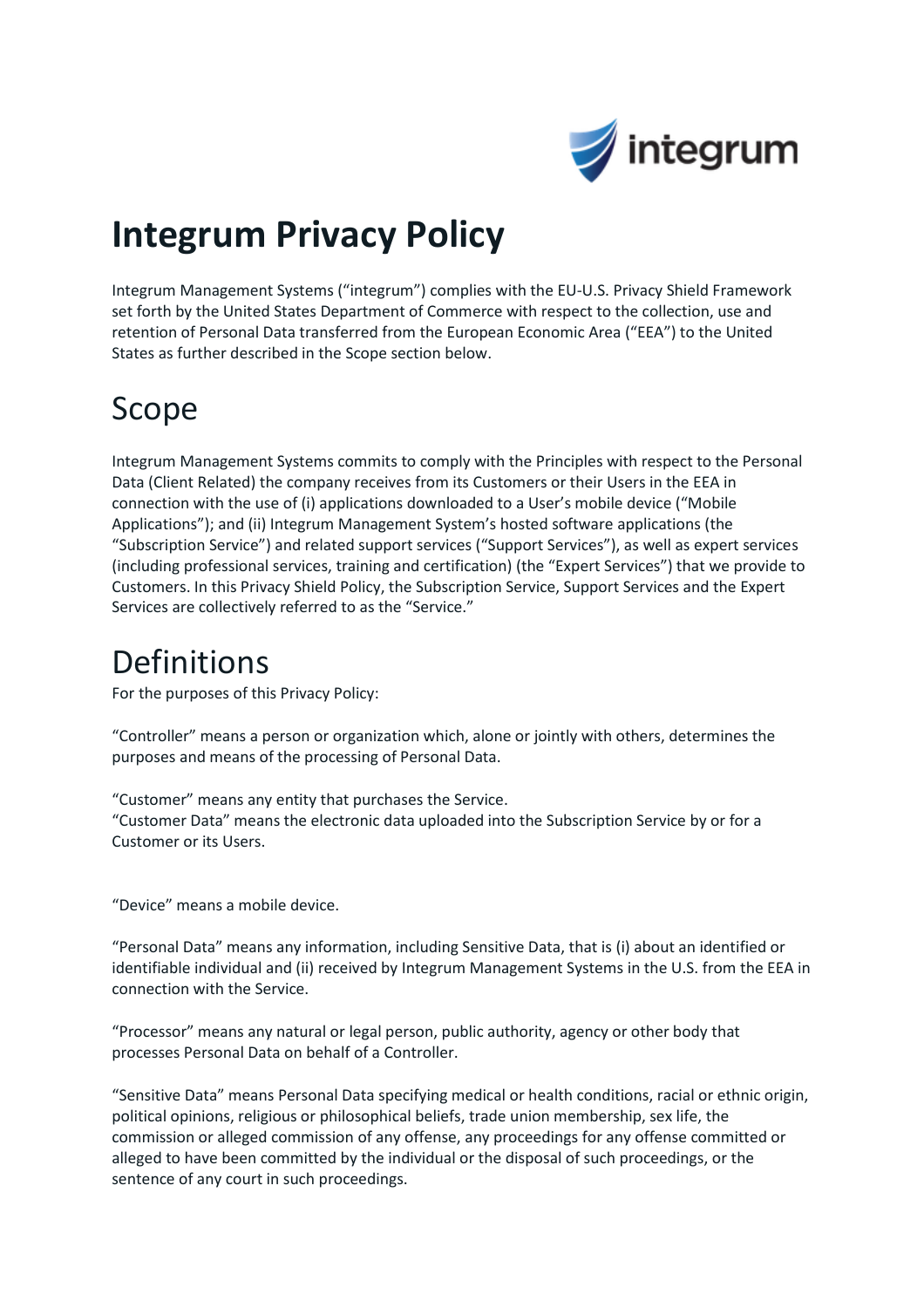"User" means an individual authorized by Customer to access and use the Subscription Service.

## Types of Personal Data Collected

Integrum Management Systems hosts and processes Customer Data, including any Personal Data contained therein, at the direction of and pursuant to the instructions of Integrum Management Systems' Customers. Integrum Management Systems also collects several types of information from our Customers, including:

- Information and correspondence our Customers and Users submit to us in connection with Expert Services or other requests related to our Service.
- Information we receive from our business partners in connection with our Customers' and Users' use of the Service or in connection with services provided by our business partners on their behalf, including configuration of the Subscription Service.
- Information related to Users' use of the Mobile Applications, including geographic location data and information regarding Users' Devices and OS identification, login credentials, language and time zone.

In addition, Integrum Management Systems collects general information about its Customers, including a Customer's company name and address and the Customer representative's contact information ("General Information") for billing and contracting purposes.

#### Purposes of Collection and Use

Integrum Management Systems may use Personal Data submitted by our Customers and Users as necessary to provide the Service and Mobile Applications, including updating, enhancing, securing and maintaining the Subscription Service and Mobile Applications and to carry out Integrum Management Systems' contractual obligations to its Customers. Integrum Management Systems also obtains General Information in connection with providing the Service and maintaining Integrum Management Systems' relationships with its Customers.

## Third Party Disclosures

 We may disclose Personal Data that our Customers and Users provide to our Service and Mobile Applications:

- To our subsidiaries and affiliates;
- To contractors, business partners and service providers we use to support our Service;
- In the event Integrum Management Systems sells or transfers all or a portion of its business or assets (including in the event of a merger, acquisition, joint venture, reorganization, dissolution or liquidation), in which case Personal Data held by us about our Customers will be among the assets transferred to the buyer or acquirer;
- If required to do so by law or legal process;
- In response to lawful requests from public authorities, including to meet national security, public interest or law enforcement requirements.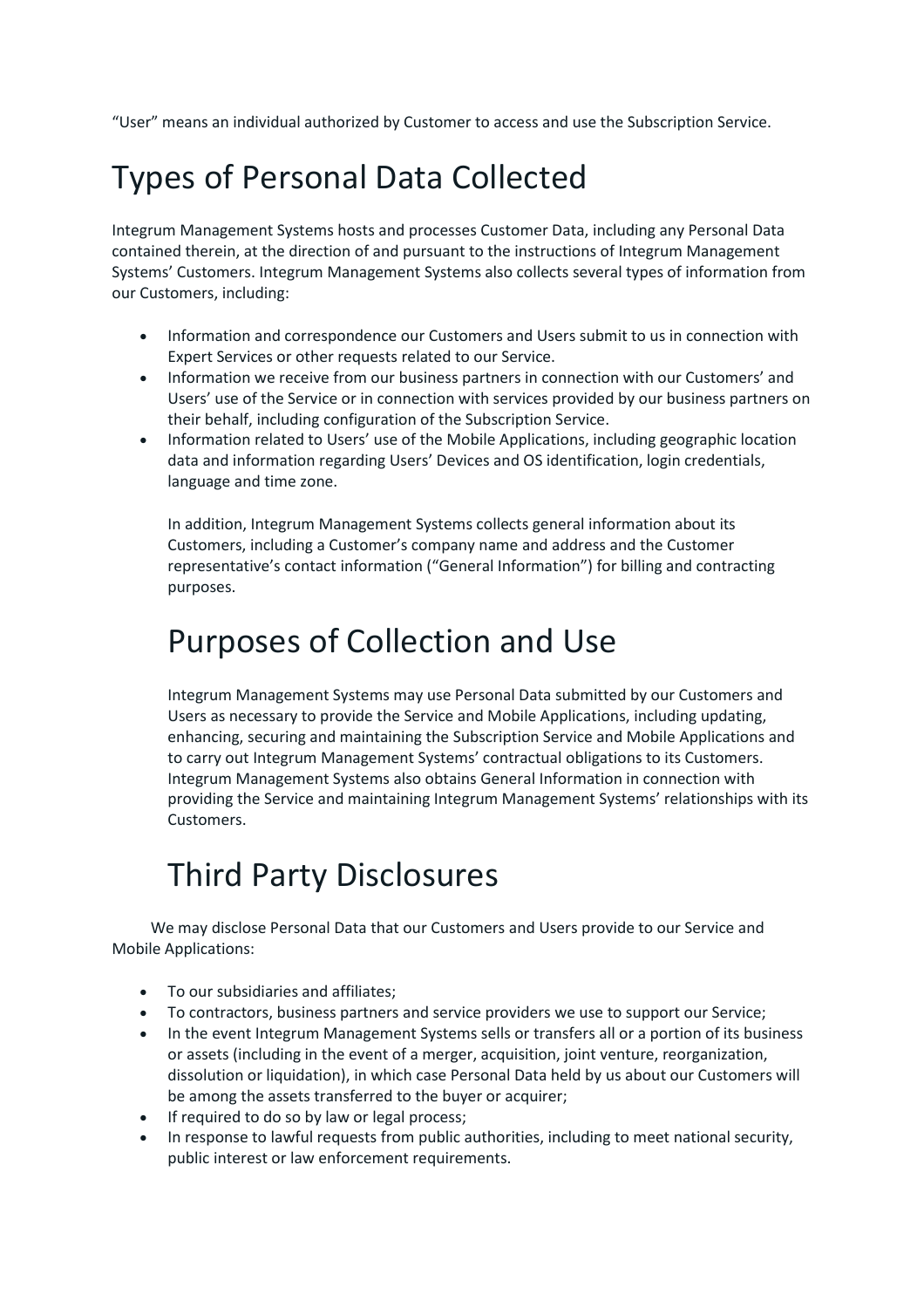#### Access

Individuals in the EEA generally have the right to access their Personal Data. As an agent processing Personal Data on behalf of its Customers, Integrum Management Systems does not own or control the Personal Data that it processes on behalf of its Customers or their Users and does not have a direct relationship with the Users whose Personal Data may be processed in connection with providing the Service. Since each Customer is in control of what information, including any Personal Data, it collects from its Users, how that information is used and disclosed, and how that information can be changed, Users of the Subscription Service should contact the applicable Customer administrator with any inquiries about how to access or correct Personal Data contained in Customer Data. To the extent a User makes an access or correction request to Integrum Management Systems, we will refer the request to the appropriate Integrum Management Systems Customer and will support such Customer as needed in responding to any request.

To access or correct any General Information Customer has provided, the Customer should contact their Integrum Management Systems account representative directly or by using the contact information indicated below.

## **Choice**

In accordance with the Principles, Integrum Management Systems will offer Customers and Users choice to the extent it (i) discloses their Personal Data to third party Controllers, or (ii) uses their Personal Data for a purpose that is materially different from the purposes for which the Personal Data was originally collected or subsequently authorized by the Customer or User. To the extent required by the Principles, Integrum Management Systems also will obtain opt-in consent if it engages in certain uses or disclosures of Sensitive Data. Unless Integrum Management Systems offers Customers and Users an appropriate choice, Integrum Management Systems uses Personal Data only for purposes that are materially the same as those indicated in this Policy.

Integrum Management Systems may disclose Personal Data of Customers and Users without offering an opportunity to opt out, and may be required to disclose the Personal Data, (i) to thirdparty Processors that Integrum Management Systems has retained to perform services on its behalf and pursuant to its instructions, (ii) if it is required to do so by law or legal process, or (iii) in response to lawful requests from public authorities, including to meet national security, public interest or law enforcement requirements. Integrum Management Systems also reserves the right to transfer Personal Data in the event of an audit or if the company sells or transfers all or a portion of its business or assets (including in the event of a merger, acquisition, joint venture, reorganization, dissolution or liquidation).

# Liability for Onward Transfers

Integrum Management Systems complies with the Privacy Shield's Principle regarding accountability for onward transfers. Integrum Management Systems remains liable under the Principles if its onward transfer recipients process Personal Data in a manner inconsistent with the Principles, unless Integrum Management Systems proves that it was not responsible for the event giving rise to the damage.